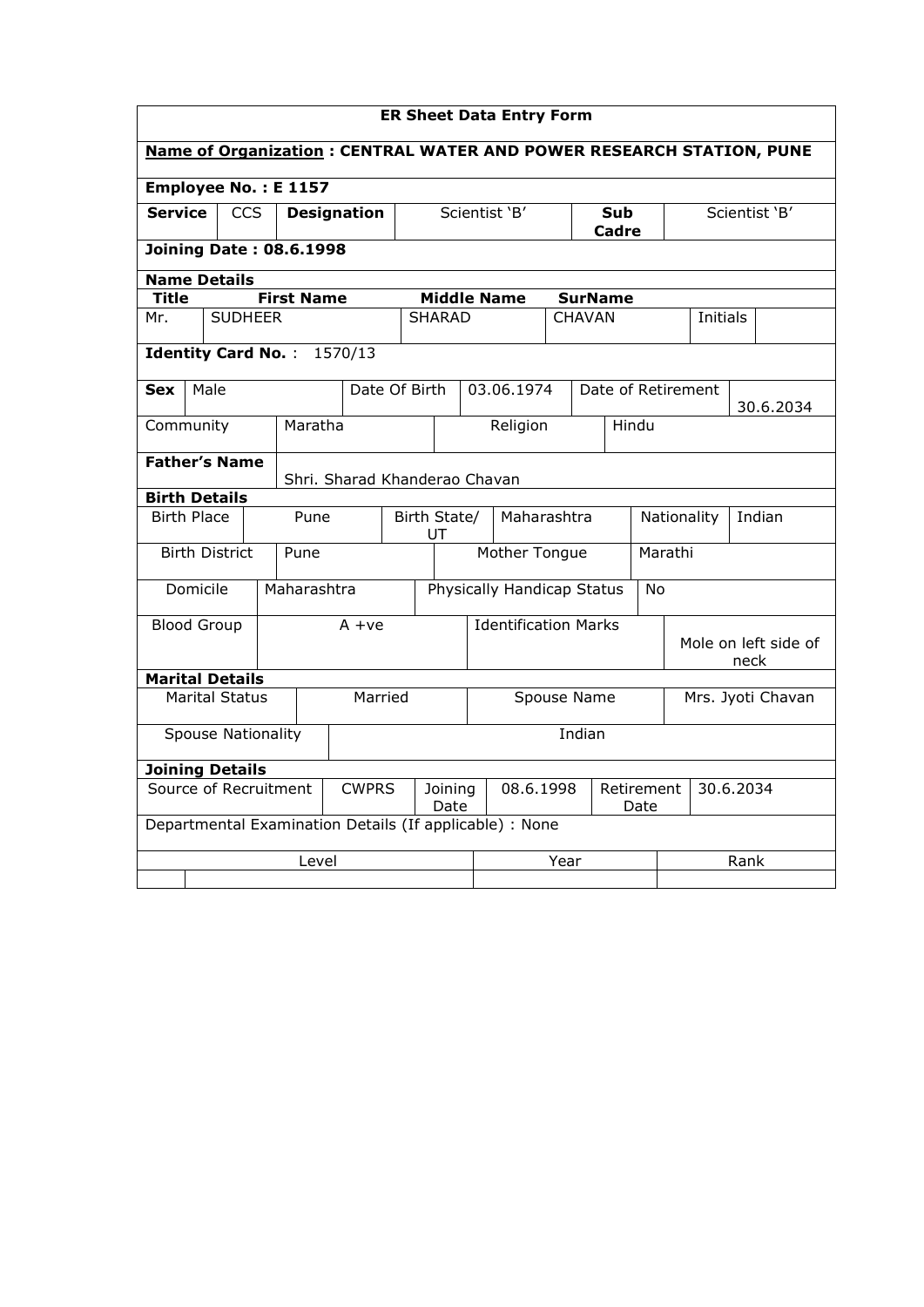| Remarks (if any)            |                                               |  |                                             |            |  |                      |
|-----------------------------|-----------------------------------------------|--|---------------------------------------------|------------|--|----------------------|
| Languages known             |                                               |  |                                             |            |  |                      |
|                             | Name of Language                              |  | Read                                        | Write      |  | <b>Speak</b>         |
| Indian Languages<br>Known   | Marathi                                       |  |                                             | $\sqrt{}$  |  |                      |
| 2                           | Hindi                                         |  |                                             |            |  |                      |
| 3                           | English                                       |  |                                             |            |  |                      |
|                             |                                               |  |                                             |            |  |                      |
| Foreign Languages<br>Known  | Nil                                           |  |                                             |            |  |                      |
|                             | Details of deputation (if applicable)         |  |                                             |            |  |                      |
| Name of the Office          | Post held at that<br>time in parent<br>office |  | Name of post<br>(selected for<br>deputation |            |  | Period of deputation |
|                             |                                               |  |                                             | Since      |  | From                 |
| IIT Roorkee,<br>Uttarakhand | Research Assistant                            |  | Research Assistant                          | 24.07.2006 |  | 06.07.2007           |

## Details of Foreign Visit : None

| SI.<br>No. | Place of Visit | Date of<br>visit | Post held at<br>that time | Whether it<br>is a<br>personal or<br>official visit | Details of visit |
|------------|----------------|------------------|---------------------------|-----------------------------------------------------|------------------|
|            |                |                  |                           |                                                     |                  |

## Transfer/Posting Detail (if applicable) : None

| Place | Period of posting |      |  |  |  |  |
|-------|-------------------|------|--|--|--|--|
|       | Since             | From |  |  |  |  |
|       |                   |      |  |  |  |  |
|       |                   |      |  |  |  |  |
|       |                   |      |  |  |  |  |
|       |                   |      |  |  |  |  |
|       |                   |      |  |  |  |  |

| Qualification (Use extra photocopy sheets for multi qualifications, experience, training, awards details) |  |                          |                         |                        |                  |  |  |  |  |
|-----------------------------------------------------------------------------------------------------------|--|--------------------------|-------------------------|------------------------|------------------|--|--|--|--|
| Qualification                                                                                             |  | Discipline               |                         | Specialization 1       |                  |  |  |  |  |
|                                                                                                           |  | <b>CIVIL Engineering</b> |                         | <b>Water Resources</b> |                  |  |  |  |  |
| M.Tech                                                                                                    |  |                          |                         |                        | Development      |  |  |  |  |
| Year                                                                                                      |  | <b>Division</b>          | CGPA/ % Marks           |                        | Specialization 2 |  |  |  |  |
| 2008                                                                                                      |  |                          | 7.98                    |                        |                  |  |  |  |  |
| Institution                                                                                               |  | University               | Place                   |                        | Country          |  |  |  |  |
| <b>IIT Roorkee</b>                                                                                        |  | <b>IIT Roorkee</b>       | Roorkee,<br>Uttarakhand |                        | India            |  |  |  |  |